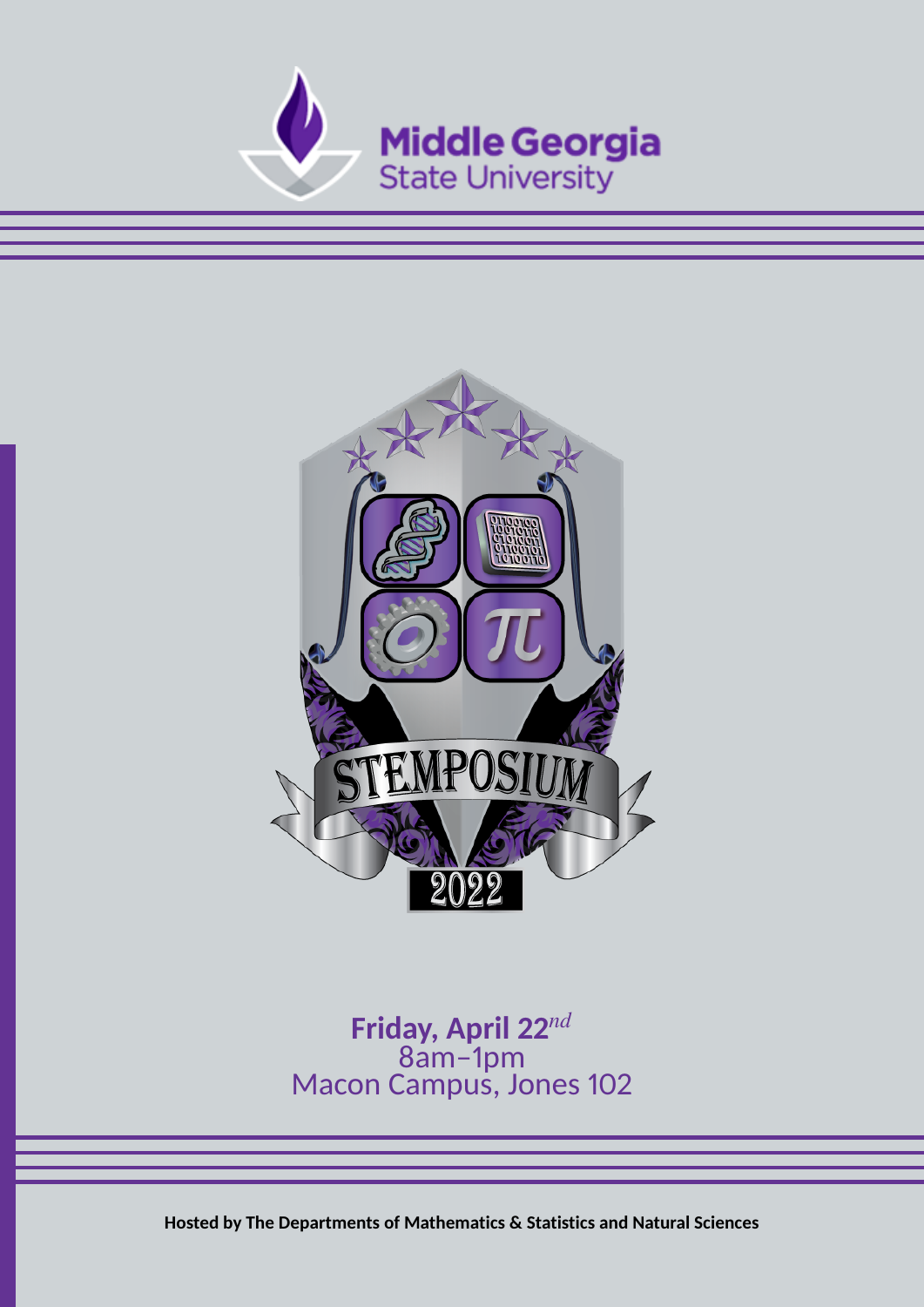## **Contents**

| <b>About</b>                         |   |
|--------------------------------------|---|
| <b>STEMposium Schedule</b>           | 3 |
| <b>Plenary Speaker</b>               |   |
| <b>Oral Presentation Abstracts</b>   | 5 |
| <b>Poster Presentation Abstracts</b> |   |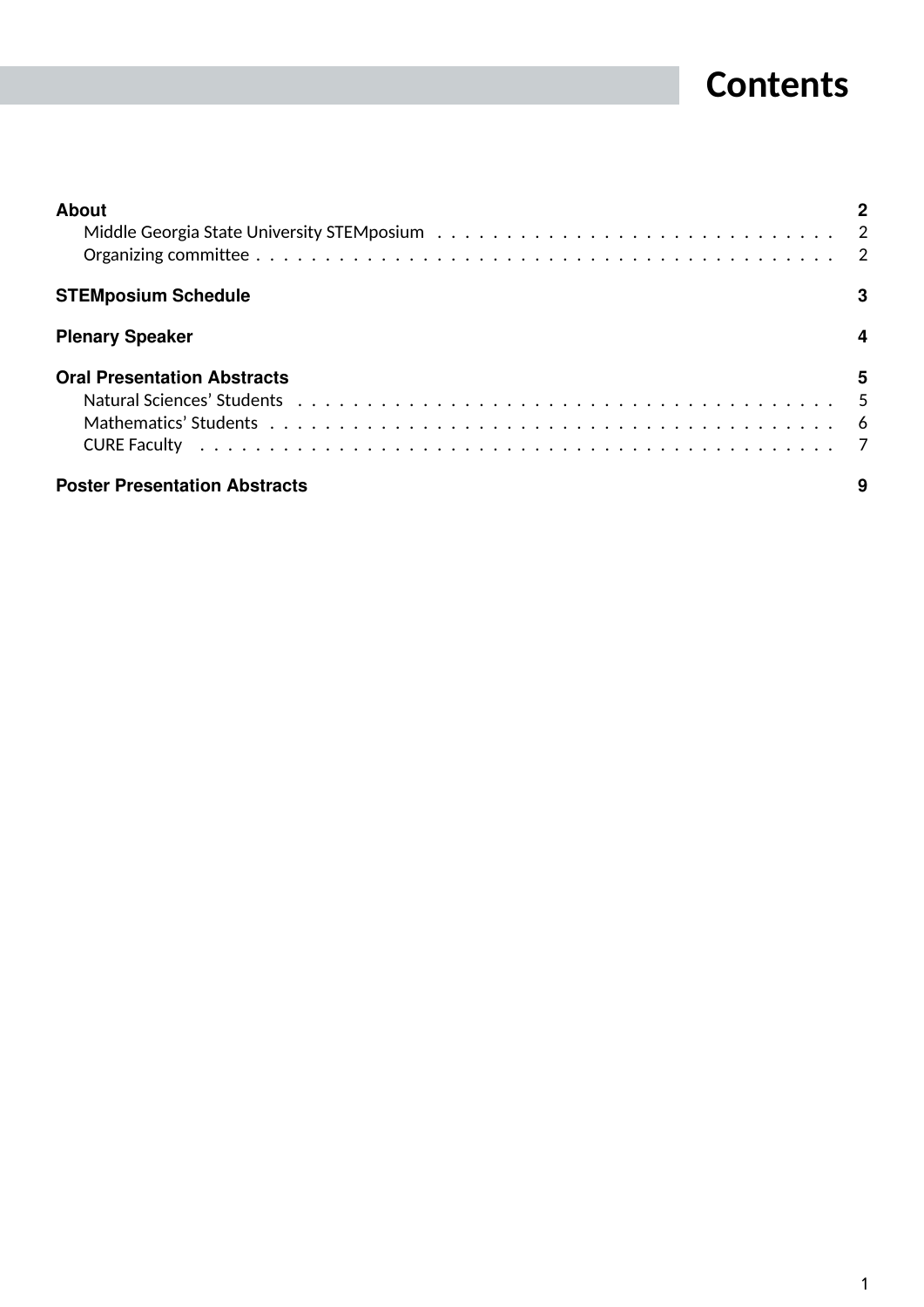## <span id="page-2-0"></span>**About**

## <span id="page-2-1"></span>**Middle Georgia State University STEMposium**

Welcome to the first annual Undergraduate STEMposium at Middle Georgia State University. This one day inperson conference that provides an opportunity for our undergraduate students involved in STEM research areas to present their work or research interests. We have invited students in the natural sciences, mathematics, and I.T. departments to take part in the conference. We will have students and faculty participating in either oral or poster presentations today.

For the oral presentations, each student will be giving a 15 to 20 minute talk about their projects to showcase what they have learned and hopefully teach the audience a few things they might not know. Each student will answer questions from the audience after their presentation.

After the student oral sessions, we will have oral presentations from some of our faculty. These presentations will be about the CURE (Course Undergraduate Research Experience) projects that our faculty have conducted with students in the classroom.

The last event of the day will be the poster session. In the poster session, students will stay near their posters and answer any questions you may have for them. Feel free to grill them!

The organizing committee welcome you to the STEMposium and hope you enjoy hearing about the awesome undergraduate research our students have been conducting!

Sincerely, Duane Day Co-chair of the STEMposium Committee

## <span id="page-2-2"></span>**Organizing committee**

Christine' Rigsby, Natural Sciences Co-Chair Duane Day, Mathematics & Statistics Co-Chair Tom Hancock, Natural Sciences Sharon Mozley-Standridge, Natural Sciences Pushpa Yadav, Natural Sciences Guarisco, Victoria F, Natural Sciences Alan Stines, I.T.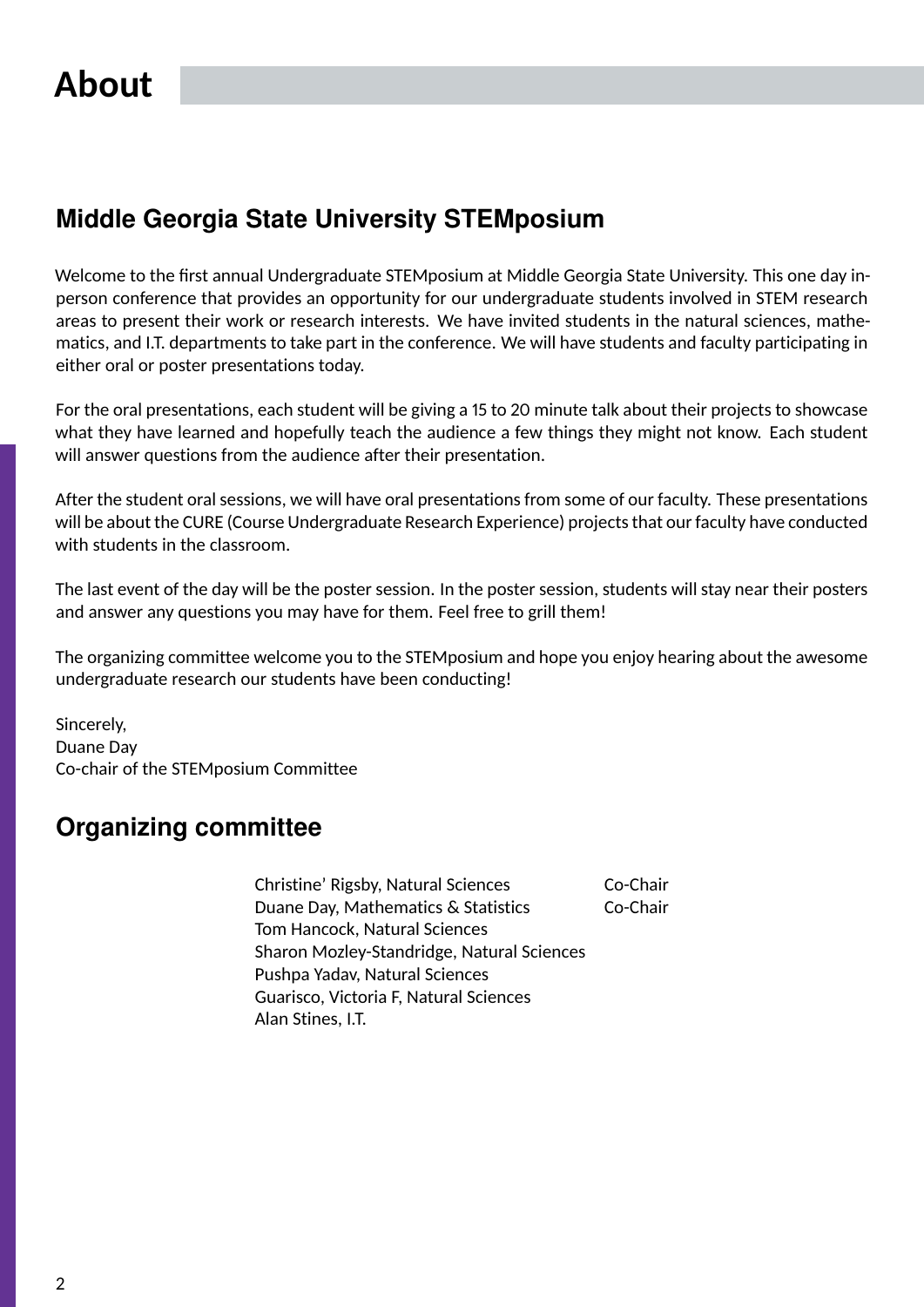# **STEMposium Schedule**

<span id="page-3-0"></span>

| 7:30am - 8:00am  | STEMposium participants arrive and check in.                                    |                                                                                               |  |
|------------------|---------------------------------------------------------------------------------|-----------------------------------------------------------------------------------------------|--|
| 8:00am-9:15am    | <b>STEMposium Opening &amp; Plenary Speaker (Jones 102)</b>                     |                                                                                               |  |
|                  | <b>Opening Remarks/Welcome - Prof. Duane Day (Math)</b>                         |                                                                                               |  |
| $8:00 - 8:15$    | Introduction of Speaker - Dr. Jaya Rao (NatSci)                                 |                                                                                               |  |
|                  | <b>Plant Pathology: Digging Up the Dirt on Plant Diseases</b>                   |                                                                                               |  |
| $8:15 - 9:15$    | Plenary Speaker: Dr. Clive Bock, Ph.D.                                          |                                                                                               |  |
| 9:15am - 9:30am  | <b>Break (Jones Atrium 1st/2nd Floor)</b>                                       |                                                                                               |  |
|                  | Oral Presenters - go to your session room and load your talks on the computers. |                                                                                               |  |
|                  | Poster Presenters - May hang your posters at this time (See Prof. Day).         |                                                                                               |  |
| 9:30am - 10:15am | <b>Oral Sessions I: Student Presentations</b>                                   |                                                                                               |  |
|                  |                                                                                 | Oral Session I - A: Mathematics Students (Jones 277)                                          |  |
|                  | <b>Moderator: Dr. Joshua Harrelson</b>                                          |                                                                                               |  |
|                  |                                                                                 |                                                                                               |  |
|                  | $9:30-9:45$                                                                     | <b>Exploring Riemann's Rearrangement Theorem</b>                                              |  |
|                  |                                                                                 | <b>Presenter: Garrethe Edge</b>                                                               |  |
|                  | 9:45-10:00                                                                      | <b>Conjectures on the Product of Matrix Exponentials</b>                                      |  |
|                  |                                                                                 | <b>Presenter: Justin Barnwell</b>                                                             |  |
|                  | 10:00-10:15                                                                     | <b>Monte Carlo Simulation</b>                                                                 |  |
|                  |                                                                                 | <b>Presenter: Erin Taylor</b>                                                                 |  |
|                  |                                                                                 | Oral Session I - B: Natural Science Students (Jones 279)<br><b>Moderator: Dr. Tom Hancock</b> |  |
|                  |                                                                                 |                                                                                               |  |
|                  | $9:30-9:45$                                                                     | Water quality and physical character assessment of three oyster spat                          |  |
|                  |                                                                                 | (Crassostrea virginica) settlement sites on Jekyll Island, Georgia                            |  |
|                  |                                                                                 | <b>Presenter: Kara Cruse</b>                                                                  |  |
|                  | 9:45-10:00                                                                      | Separation Techniques for Isolating Magnetotactic Bacteria from                               |  |
|                  |                                                                                 | <b>Environmental Samples</b>                                                                  |  |
|                  |                                                                                 | Presenters: Miracle Odom & Haley Starr                                                        |  |
|                  | 10:00-10:15                                                                     | How does water quality, physical setting, and coastal development                             |  |
|                  |                                                                                 | affect oyster spat (Crassostrea virginica) settlement on Sapelo Island,                       |  |
|                  |                                                                                 | <b>Georgia?</b>                                                                               |  |
|                  |                                                                                 | Presenters: Kyra Morris, Katelyn Collins, & Michael Walker                                    |  |
| 10:30am-11:15am  |                                                                                 | Oral Session II: Faculty CURE Presentations (Jones 279)                                       |  |
|                  |                                                                                 | Moderator: Dr. Dawn Sherry                                                                    |  |
|                  |                                                                                 |                                                                                               |  |
|                  | 10:30-10:45                                                                     | <b>Implementing CURE Studies in the Genetics Class</b>                                        |  |
|                  |                                                                                 | Presenter: Dr. Pushpa Yadav                                                                   |  |
|                  | 10:45-11:00                                                                     | <b>Application of Probability to CURE Projects</b>                                            |  |
|                  |                                                                                 | Presenter: Dr. Joshua Harrelson                                                               |  |
|                  | 11:00-11:15                                                                     | <b>Adventures in Preparing a CURE: Water Quality in CHEM 1212</b>                             |  |
|                  |                                                                                 | Presenters: Dr. Victoria Guarisco & Dr. Estelle Nuckels                                       |  |
| 11:15am-11:30am  |                                                                                 | Break (Jones Atrium 2 <sup>nd</sup> Floor)                                                    |  |
|                  |                                                                                 | Poster Presenters should go to posters during this time.                                      |  |
| 11:30am-12:30pm  |                                                                                 | Poster Session (Jones Building, 2 <sup>nd</sup> Floor Hall, Adjacent to Jones 279)            |  |
|                  | <b>Moderator: Prof. Duane Day</b>                                               |                                                                                               |  |
|                  |                                                                                 |                                                                                               |  |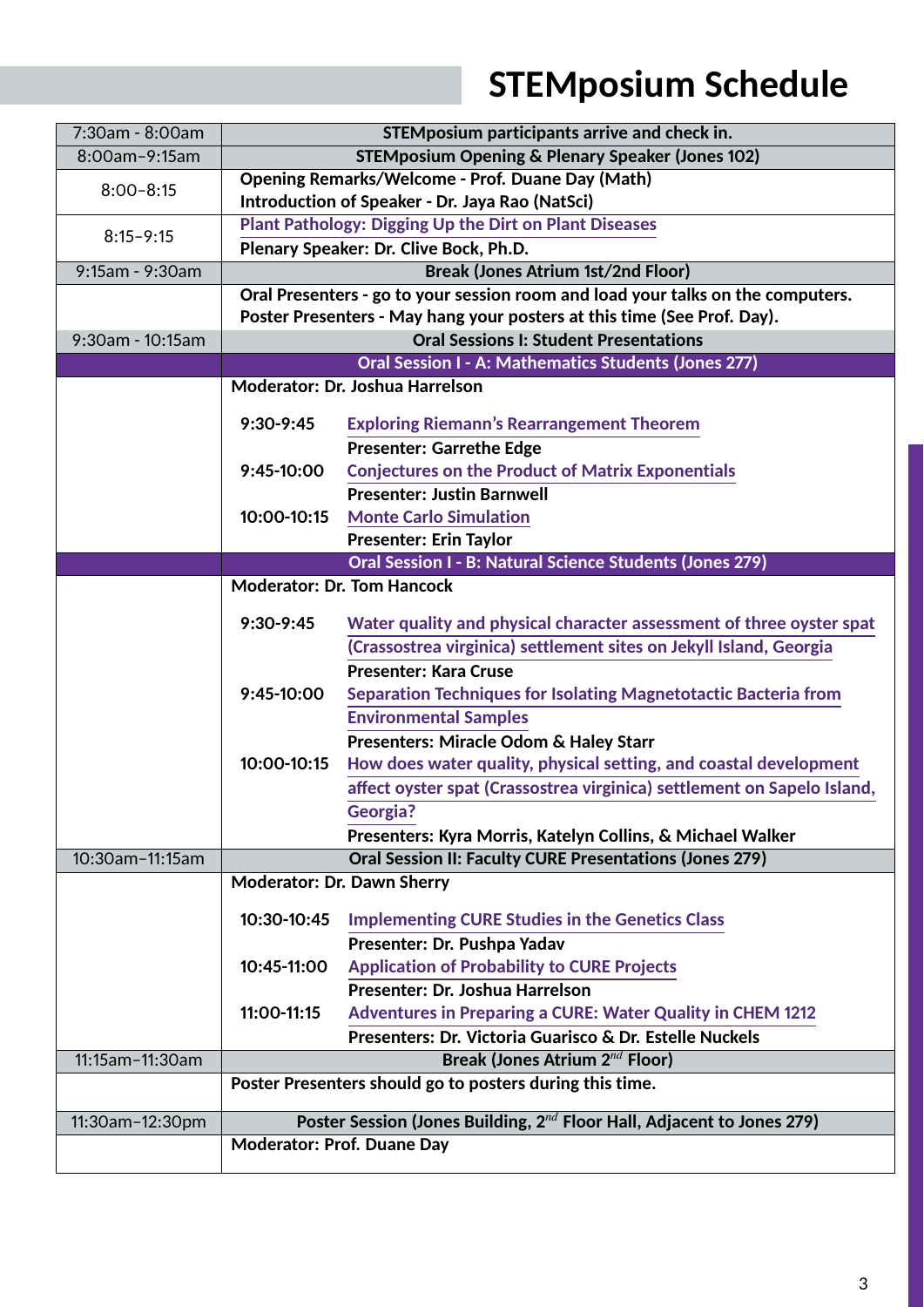## <span id="page-4-0"></span>**Plenary Speaker**



Today we welcome our special guest speaker Dr. Clive H. Bock. Dr. Bock is a Research Plant Pathologist at the USDA-ARS, Byron, GA. Dr. Bock received a BA and MA in Botany from the University of Oxford, an MSc in Crop Production from the University of Bath, and a PhD in Plant Disease Epidemiology from the University of Reading in the U.K. He has worked on several diseases of different crops in tropical, subtropical and temperate regions in the U.S., U.K., Africa and Australia. He has collaborated nationally and internationally with the aim of improving plant disease management to provide more sustainable, competitive and safer crop production for producers and consumers. Dr. Bock's current research is concerned primarily with the epidemiology, population biology and management of pecan pathogens, with specific emphasis on pecan scab here in the Southeast. Scab is the most damaging disease of pecan. He has authored or co-authored more than 130 papers in scientific journals, and more than 200 additional publications including proceedings, scientific reviews, monographs and book chapters. Dr. Bock is

a Senior Editor of the international journal Phytopathology and an Associate Editor for the European Journal of Plant Pathology and CABI Agriculture and Biosciences. He is an adjunct professor at the University of Georgia.We are honored to have Dr. Bock with us today. Please check out his abstract below.



#### **Plant Pathology: Digging Up the Dirt on Plant Diseases**

#### *Dr. Clive Bock, Ph.D.*

#### USDA-ARS, Byron, GA

We need food and raw materials from agriculture. Plant diseases are a constant threat to agriculture production, and historically have caused famines, cultural upheaval, madness and death. Plant pathology is the study of plant diseases, and embraces science, technology, engineering and mathematics (STEM) to understand and control plant diseases. A brief history of plant disease epidemics will be presented, and how STEM contributes to the ongoing battle against plant disease will be described and illustrated. STEM are an integral component of the future of plant pathology and the broader developments in precision agriculture.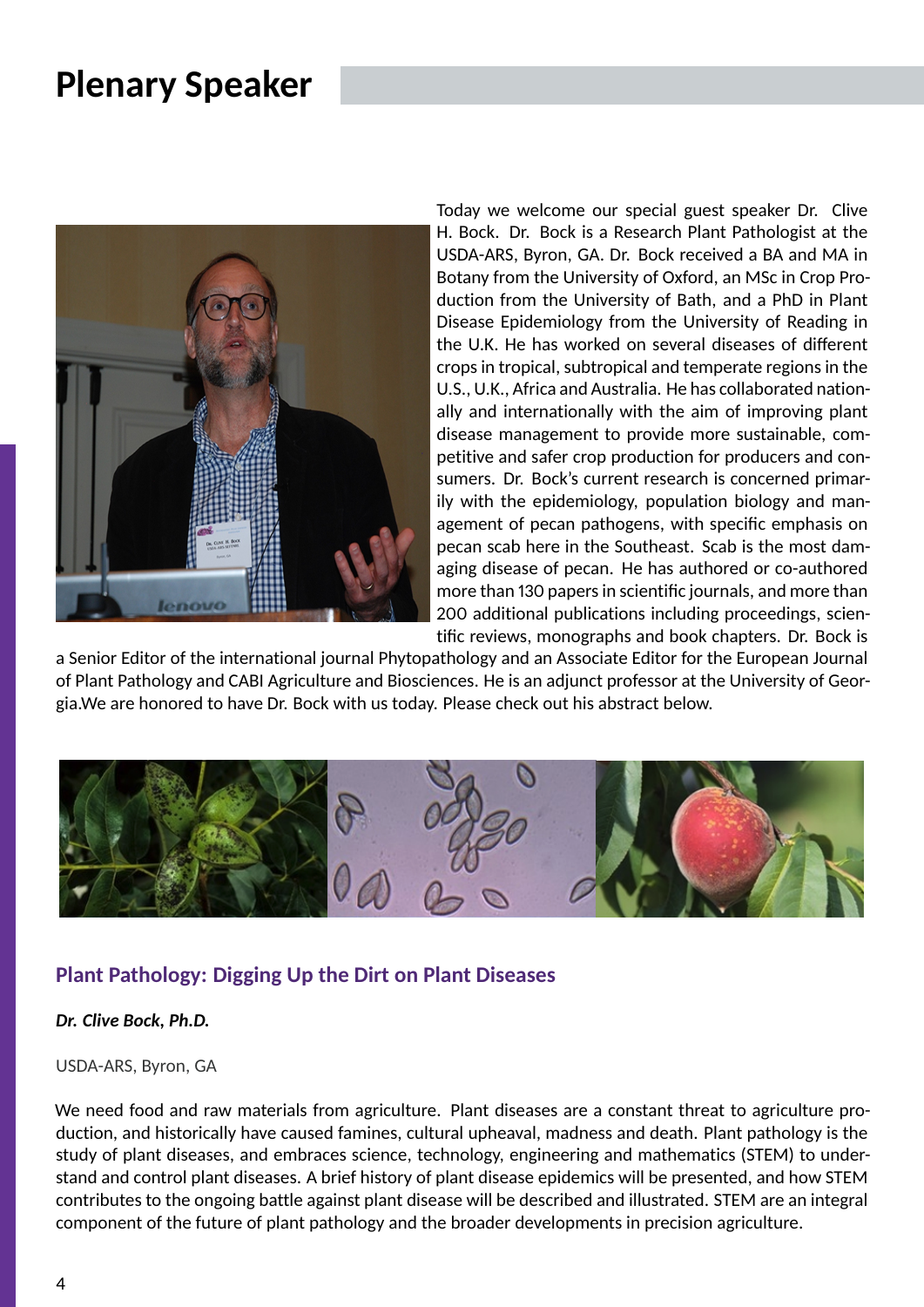## **Oral Presentation Abstracts**

## <span id="page-5-1"></span><span id="page-5-0"></span>**Natural Sciences' Students**

#### **Water quality and physical character assessment of three oyster spat (***Crassostrea virginica***) settlement sites on Jekyll Island, Georgia**

#### *Kara Cruse; Advisor: Thomas Hancock*

Middle Georgia State University, Macon, GA

Over the past twenty years, there has been renewed interest in establishing an economically and ecologically viable oyster aquaculture industry in the state of Georgia. To this end, considerable research effort has been expended to document oyster spat (*Crassostrea virginica*) settlement patterns and recruitment success at specific locations in coastal Georgia. Researchers have measured water quality and physical characteristics of sites to determine what factors may correlate with increased oyster settlement and growth. The ultimate goal of this work is to identify desirable sites for lease or restoration. Areas of the Georgia coast that have received attention in the past include the Sapelo Island National Estuarine Research Reserve and estuaries around Savannah. In contrast, no oyster studies have been conducted in the estuaries surrounding Jekyll Island. Therefore, a study was begun in the spring of 2021 to document water quality and physical characteristics of three sites on Jekyll Island and to relate these parameters to oyster spat settlement patterns. Water quality, sediment characteristics, and settlement were measured every six weeks from April 2021 until November 2021. On March 12, 2022 water quality samples were taken regularly from sunrise to sunset over one tidal cycle. Data is currently being analyzed to determine trends in water quality and sediment characteristics within and between sites. Correlational analysis will then be performed to determine if a relationship exists between these physical parameters and oyster spat settlement patterns.

#### **Separation Techniques for Isolating Magnetotactic Bacteria from Environmental Samples**

#### *Miracle Odom & Haley Starr; Advisors: Prof. Ed Wallace & Dr. Sharon Standridge*

Middle Georgia State University, Cochran, GA

Magnetotactic bacteria (MTBs) are microaerophilic gram negative microbes with the unique ability to sequester iron from their environment in order to synthesize magnetic iron particles. The iron particles are used to help the cells align at the right point in a water column for optimum nutrient absorption and oxygen concentration. In this study, we investigated an alternative method for isolation of MTBs from environmental samples by filtration through a magnetized substrate. Our experiments looked at whether the intensity and uniformity of an external magnetic field and a varying flow rate would yield a higher isolated MTB cell count.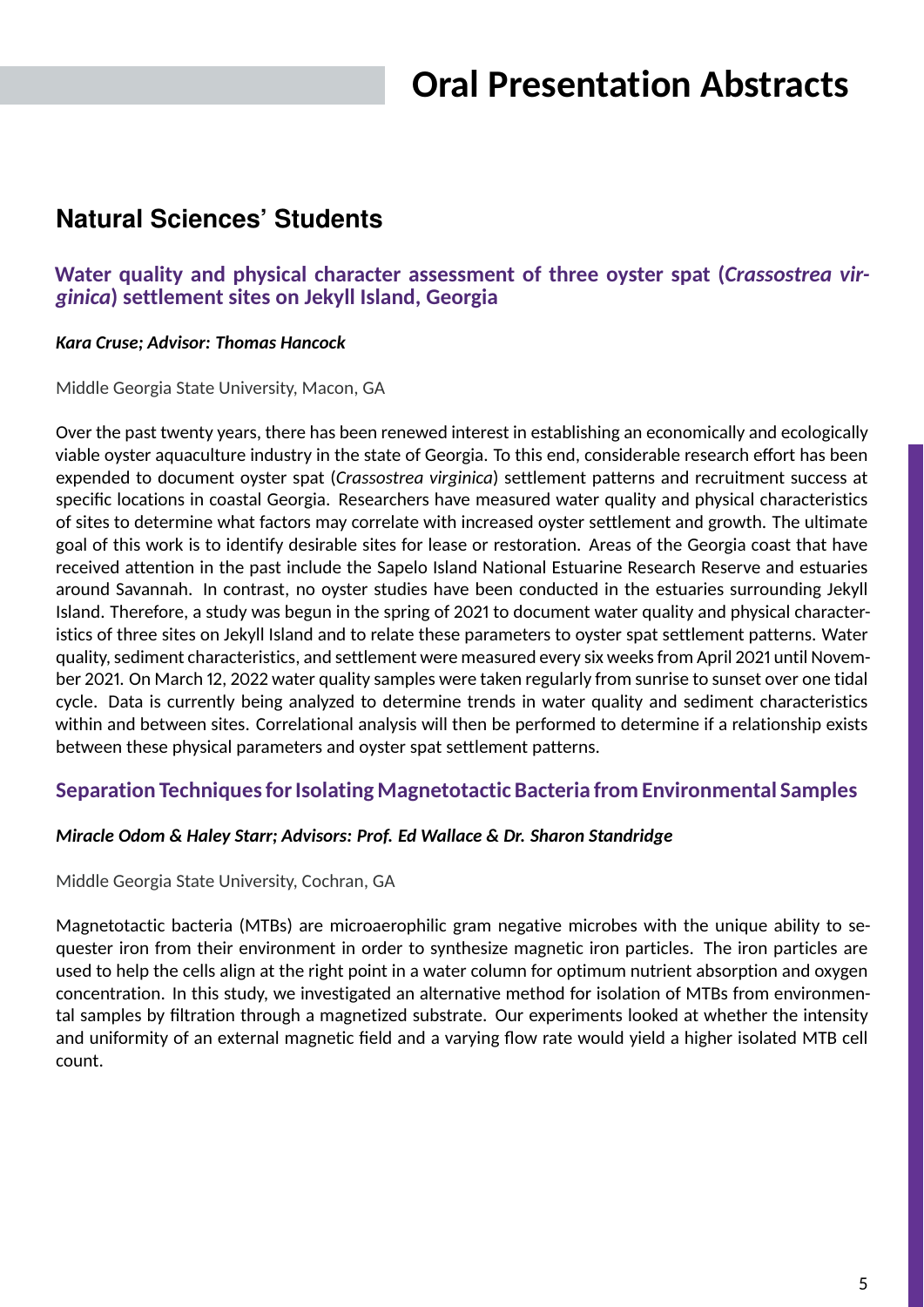#### **How does water quality, physical setting, and coastal development affect oyster spat (***Crassostrea virginica***) settlement on Sapelo Island, Georgia?**

#### *Kyra Morris, Katelyn Collins, & Michael Walker; Advisor: Dr. Thomas Hancock*

Middle Georgia State University, Macon, GA

Much of the United States' East Coast has experienced a decline in eastern oyster (*Crassostrea virginica*) landings since the early 1900s. In Georgia, this decline has been linked to overharvesting, disease, storms, and alterations in both water quality and natural flow regimes. Although past research has provided important information about the distribution of Georgia oyster reefs, microsite differences of spat settlement in relation to water quality, sediment composition, and coastal development have not been adequately addressed. A study was begun in March 2020 to determine if oyster spat settlement is correlated with these parameters. Three sites were chosen on Sapelo Island based upon proximity to development and location along the upland-estuary-sound gradient. Oyster spat settlement racks were established at each site. Tiles were collected every six weeks and number of oyster spat along with other biofouling organisms such as barnacles (Chthamalus fragilis) were determined. Additionally, water quality and sediment composition were measured during each collection period. The highest oyster spat settlement occurred in open sites with relatively high salinity, low turbidity, and high nitrogen levels. The highest barnacle settlement occurred in upper tidal creeks with relatively low salinity, high turbidity, and low nitrogen levels. Implications of this correlational analysis are discussed as well as future in-field manipulation experiments. This study is a preliminary attempt to develop a model for identification of potential oyster reef restoration sites.

## <span id="page-6-0"></span>**Mathematics' Students**

#### **Exploring Riemann's Rearrangement Theorem**

#### *Garrethe Edge; Advisor: Prof. Duane Day*

Middle Georgia State University, Macon, GA

Riemann's Rearrangement theorem details an interesting phenomenon among conditionally convergent series. It presents us with the fact that any series of this nature can be rearranged to converge to any real number. In this presentation we shall review what a series is, how to determine whether its convergent, and how to determine if it converges absolutely or conditionally. We will lastly explore how conditionally convergent series connect to divergent permutations and what theorems follow from those connections.

#### **Conjectures on the Product of Matrix Exponentials**

#### *Justin Barnwell; Advisor: Dr. Chris Hill*

Middle Georgia State University, Macon, GA

The matrix exponential is a matrix function on square matrices analogous to the ordinary natural exponential function  $f(x) = e^x$ . It was originally used to solve systems of ordinary linear differential equations. In the theory of Lie groups, the matrix exponential gives the connection between a matrix Lie algebra and the corresponding Lie group. We give various properties of matrix exponentials and use them to investigate conjectures on the product of matrix exponentials.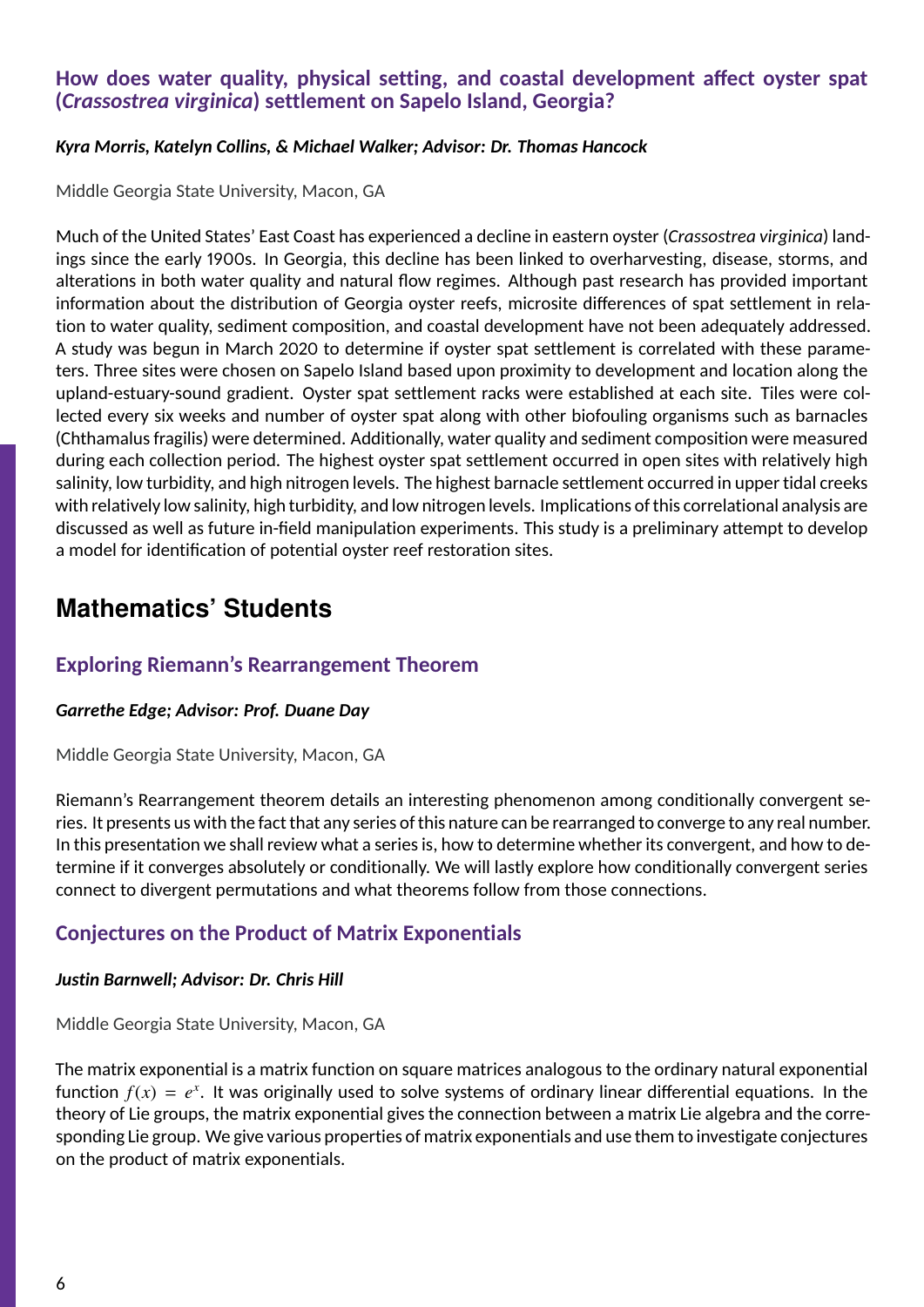## **Monte Carlo Simulation**

#### *Erin Taylor; Advisor: Prof. Duane Day*

Middle Georgia State University, Macon, GA

Monte Carlo Simulation is a computer-assisted simulation technique. The simulation produces a large number of possible scenarios to explore values of interest. In some situations, it is impossible or nearly impossible to model all cases to find a desired measurement in a certain system. But Monte Carlo Simulations compute a large representation to approximate a desired quantity. By implementing law of large numbers, the more random trials that are generated, the closer the approximated quantity approaches to desired quantity. Monte Carlo Simulations are useful in inferential statistics, risk management, stock market predictions, and even meteorology to name a few examples.

## <span id="page-7-0"></span>**CURE Faculty**

## **Implementing CURE Studies in the Genetics Class**

#### *Dr. Pushpa Yadav*

Middle Georgia State University, Macon, GA

We developed a semester-long course-based undergraduate research experience (CURE) for a genetics class to build students' knowledge on model organisms and to develop the skills required for genetic research. Students were engaged in three research projects using *Drosophila* (fruit fly) and *Saccharomyces* (yeast) model systems as part of their training. The first project was developed to help students understand the inheritance pattern of a mutant. They developed the hypothesis based on the observable trait in the filial-one (F1) generation and subsequently tested it in filial-two (F2) generations. The second project was developed to show how gene interactions affect inheritance patterns. In this project, yeast mutants with mutations in one of the two genes were crossbred to help students understand gene interactions. The third project, (BLAST), was developed to provide skills required to understand gene annotation in fruit flies. Data from pre- and post-CURE surveys were collected to assess learning outcomes. The four main elements assessed were: 1) Did the CURE course improve student learning outcomes related to genetics? 2) Did the CURE course improve students' learning of the scientific process? 3) Did the CURE have a positive effect on students' interest in science; 4) Did the CURE increase the frequency of students asking questions during the course?

### **Application of Probability to CURE Projects**

#### *Dr. Joshua Harrelson*

Middle Georgia State University, Macon, GA

Data and Probability are some of the most used and most misused mathematical concepts. I addressed this through a research experience given to my Applied Probability class last semester. Come see how we used probability to help us make decisions and see how we avoided incorrect inference.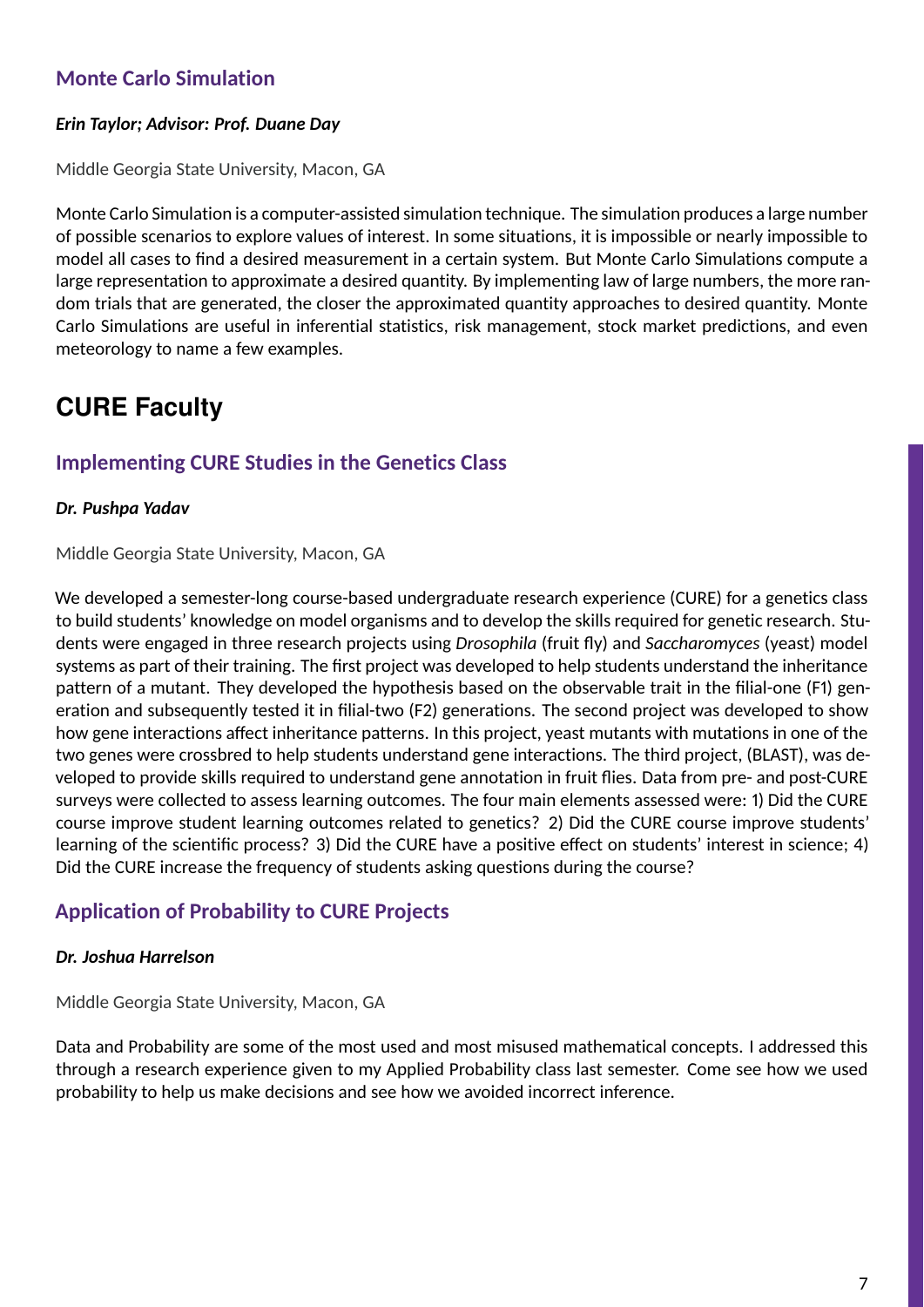### **Adventures in Preparing a CURE: Water Quality in CHEM 1212**

#### *Dr. Victoria Guarisco & Dr. Estelle Nuckels*

Middle Georgia State University, Macon, GA

While cookbook experiments are simple, straightforward and generally work every time, they lack a connection to each other and to real world scenarios that involve the scientific method and scientific reasoning. Having these connections early in science education both increases knowledge retention and interest in the material. The Principles of Chemistry II course is in this strategic position and has course material that can be easily tied together with a water quality theme. In this CURE supported research, 4 labs were modified to use lab techniques already taught to determine nitrate, nitrite, pH, calcium, magnesium and chlorine levels in a water sample. While lab design is still an ongoing adventure, students are able to deduce survivability of a theoretical fish of their choosing in the water samples tested throughout the semester.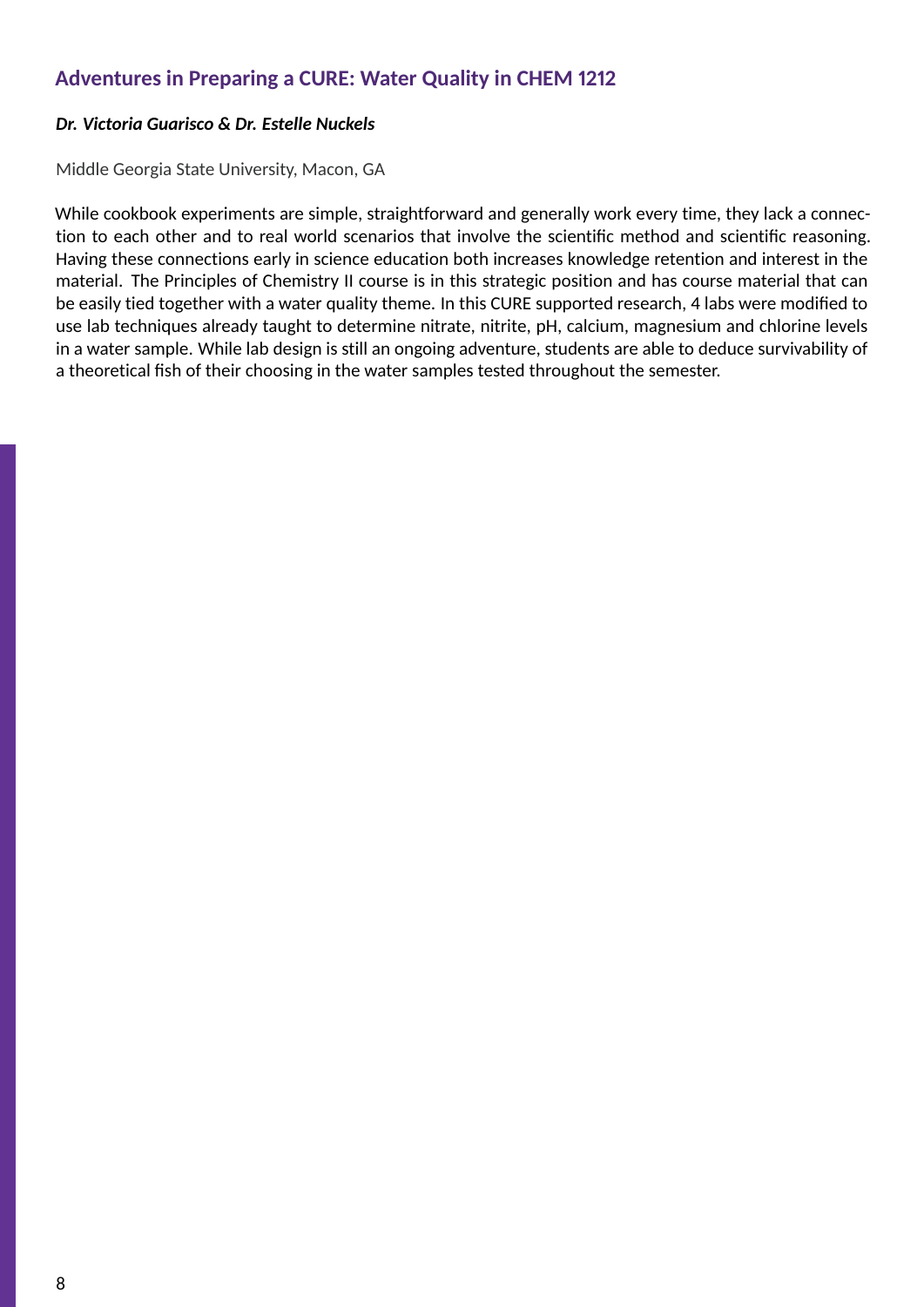#### <span id="page-9-0"></span>**Derangements and the Hat Check Problem**

#### *Tanner Dupree; Advisor: Prof. Duane Day*

Middle Georgia State University, Macon, GA

The Hat Check Problem is a classic combinatorial problem described as follows: "The hat-checker at a party accidentally scrambles n hats and returns them to the n owners at random. What is the probability that no owner receives their own hat back?" This problem can be solved using derangements. In this poster, we discuss derangements, present both a recursive and an explicit formula to count the number of derangements, and use these formulas to compute the probability as described in the Hat Check Problem.

#### **Pascal, Tetrahedron and The Trinomial Theorem**

#### *Jacob Cook; Advisor: Prof. Duane Day*

Middle Georgia State University, Macon, GA

Pascal's Triangle is a mathematical treasure accredited to Blaise Pascal, and it possesses many properties and patterns which have amazed mathematicians for centuries. For example, Pascal's Triangle can be used for binomial expansion, by determining coefficients of terms, and in combinatorics, such as finding nCx. We will look into a 3-D expansion of the Triangle called Pascal's Pyramid or Pascal's Tetrahedron, and its relationship to the Trinomial Theorem. Additionally, we will look at special patterns that arise from the pyramid.

#### **Design and Prototyping of a Tidal Flow Meter**

#### *Alex Kirkland; Advisors: Dr. Chris Hornung & Dr. Edwynn Wallace*

Middle Georgia State University, Macon, GA

The collection of data for the MGA Biology Research team, who are studying oyster deposits, has been a challenge given their tools and environment they are working in. This project entails the design, construction, and testing of a device to measure water flow in several locations on the waterways around Jekyll Island that will provide a simple way of collecting and storing data. At each location, the environment in which the oysters are living require data to be collected over various durations of time. The flow meter being designed will be submersible and self-contained allowing the biology team to collect more data over a longer period thus being more accurate for their research. In the design process of this device, AutoCAD will be used along with filament 3D printers to create multiple prototypes allowing us to iterate and quickly refine the design to provide the best product. This device will be in the shape of a turbine with a PVC pipe body and a propeller inside that will spin with the passage of water through it. This rotational motion will then be logged in an Arduino storage device using magnets and Hall Effect sensors to detect the RPMs while all contained in a watertight box. The device will then be calibrated against a conventional flow meter to get an equation that will convert the RPMs of the spinning propeller of the device to the actual flow rate around the oyster locations. The submersible flow meter that will come from this research project will provide a more effective and simple way of collecting underwater data.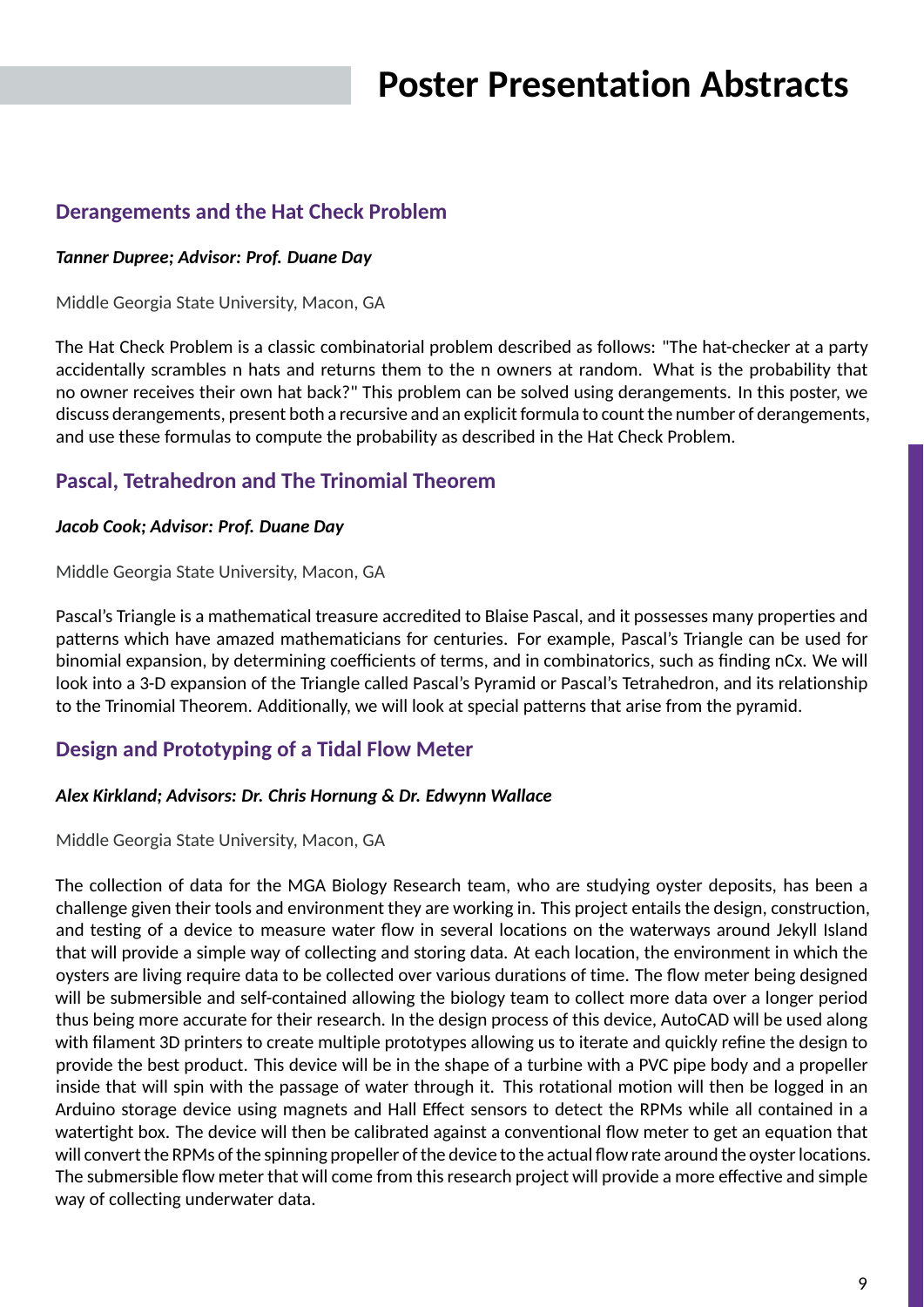### **Design and Prototyping of a Robotic Arm**

#### *Mark Lucas; Advisor: Dr. Chris Hornung*

Middle Georgia State University, Macon, GA

This project covers the development and design process of a rudimentary robotic arm. The purpose of this device is to give engineering students a way to apply their design and programming education as well as to serve as a demonstration unit for recruitment purposes. Due to the desire to keep costs low, the design of this system features polyvinyl chloride piping and 3D printed parts along with commercially available servo motors, and electronic control units. The initial portion of the project emphasizes getting the mechanical design and servo programming correct for basic tasks. This includes sizing, layout, location of motors/joints, and type/function of the grasping mechanism (claw). The eventual goal for this system is to incorporate cameras and rudimentary vision AI to allow for object recognition and the completion of more advanced tasks.

#### **Identifying the Genetic Homology Among** *Drosophila* **Species**

#### *John Aguilar; Advisor: Dr. Pushpa Yadav*

Middle Georgia State University, Macon, GA

The Basic Local Alignment Search Tool (BLAST) is a program that reports regions of local similarity between a query sequence and sequences within a database. It is a powerful tool for alignment and comparison of the query DNA with database DNA to identify the protein and its variations using the protein BLAST tool that can align and identify the differences between amino acids.

The *Drosophila* contains only four pairs of chromosomes. The fourth pair of chromosomes is highly condensed and appears as a dot on the karyotype. The genes on the fourth pair of the chromosomes are not studied well in Drosophila species, therefore, we want to study the 20 kbp DNA of chromosome 4 of *Drosophila yakuba*. We accessed the 20 kb query DNA of *D. yakuba* with the National Center for Biotechnology Information (NCBI) to get the identification code of the query DNA and used that identification code to download the FASTA file from the Protein Data Bank. The FASTA file of query DNA was used with the protein BLAST tool for the identification of a gene/s. The protein BLAST matched the query DNA with the *Drosophila melanogaster*. We found that the inquired DNA sequences in *Drosophila melanogaster* contain two genes: Dpr7 and the RhoGAP gene. The Dpr7 gene is involved in the organization of synapsis during meiosis I and is predicted to be an integral component of the plasma membrane. The RhoGAP gene is involved in the positive regulation of GTPase activity. The next step of our research will be to study the structure of the two genes in detail.